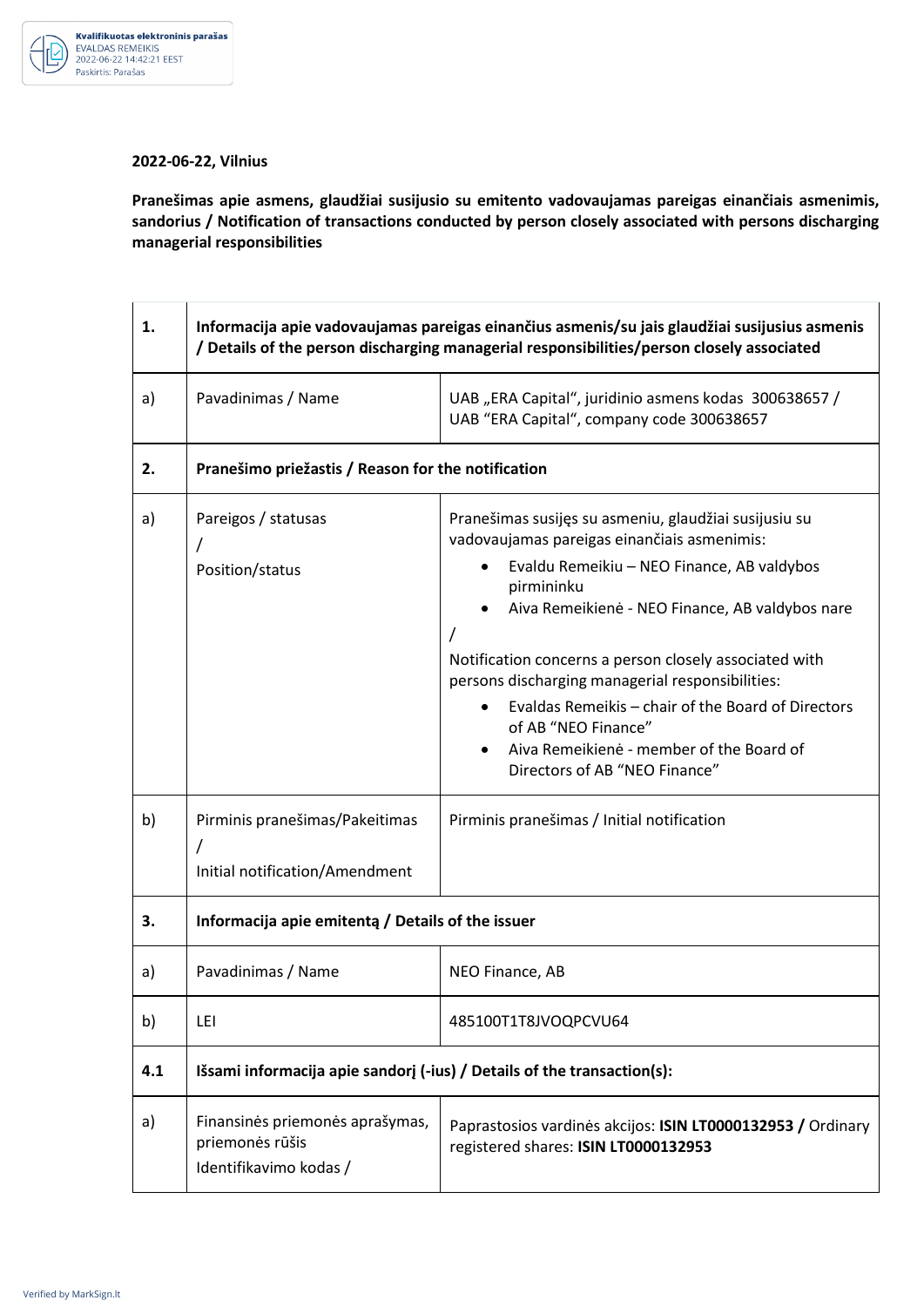|     | Description of the financial<br>instrument, type of instrument<br>Identification code                                                                                 |                                      |                                                             |
|-----|-----------------------------------------------------------------------------------------------------------------------------------------------------------------------|--------------------------------------|-------------------------------------------------------------|
| b)  | Sandorio pobūdis / Nature of the<br>transaction                                                                                                                       | Įsigijimas / Acquisition             |                                                             |
| c)  | Kaina (-os) ir apimtis / Price(s)<br>and volume(s)                                                                                                                    | Kaina (-os) / Price(s)               | Apimtis / Volume(s)                                         |
|     |                                                                                                                                                                       | <b>2.4 EUR</b>                       | 800                                                         |
| d)  | Apibendrinta informacija /<br>Aggregated information                                                                                                                  |                                      |                                                             |
|     | apibendrinta apimtis /<br>Aggregated volume                                                                                                                           | 800 vnt./pcs.                        |                                                             |
|     | Kaina (vnt) / Price (per one share)                                                                                                                                   | <b>2,4 EUR</b>                       |                                                             |
|     | Kaina (viso) / Price (total)                                                                                                                                          | <b>1920 EUR</b>                      |                                                             |
| e)  | Sandorio data / Date of the<br>transaction                                                                                                                            | 2022-06-20                           |                                                             |
| f)  | Sandorio vieta / Place of the<br>transaction                                                                                                                          | Nasdaq First North Vilnius, FNLT     |                                                             |
| 4.2 | Išsami informacija apie sandorį (-ius) / Details of the transaction(s):                                                                                               |                                      |                                                             |
| a)  | Finansinės priemonės aprašymas,<br>priemonės rūšis<br>Identifikavimo kodas /<br>Description of the financial<br>instrument, type of instrument<br>Identification code | registered shares: ISIN LT0000132953 | Paprastosios vardinės akcijos: ISIN LT0000132953 / Ordinary |
| b)  | Sandorio pobūdis / Nature of the<br>transaction                                                                                                                       | Įsigijimas / Acquisition             |                                                             |
| c)  | Kaina (-os) ir apimtis / Price(s)<br>and volume(s)                                                                                                                    | Kaina (-os) / Price(s)               | Apimtis / Volume(s)                                         |
|     |                                                                                                                                                                       | <b>2.32 EUR</b>                      | 349                                                         |